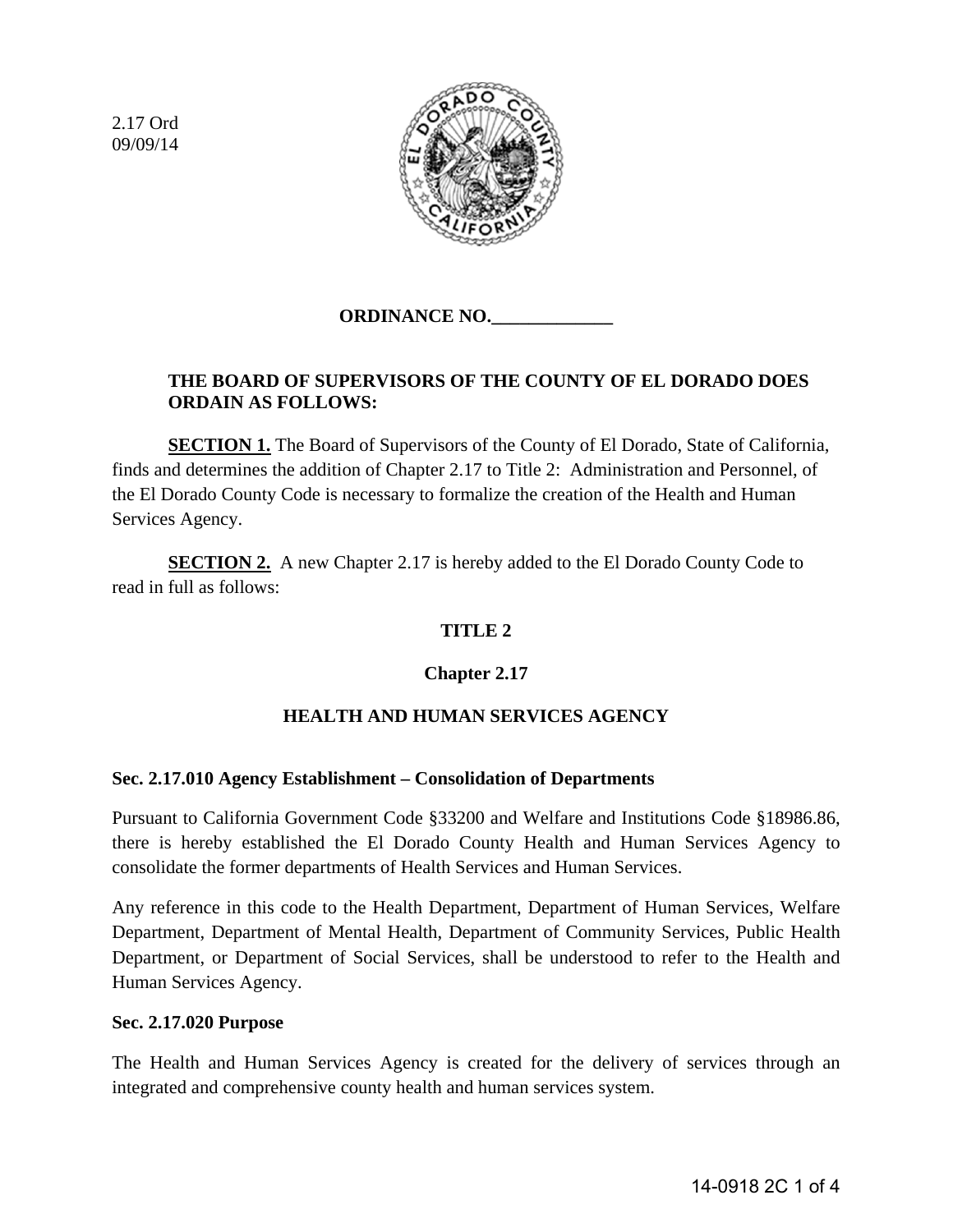### **Sec. 2.17.030 Divisions**

Within the Health and Human Services Agency there shall be created divisions known as Administration and Finance, Community Services, Mental Health, Public Health and Social Services.

### **Sec. 2.17.040 Director of the Health and Human Services Agency**

Under the general direction of the County Administrative Officer and the Board of Supervisors, the Director of the Health and Human Services Agency shall plan, organize, and direct all activities of the Agency in accordance with applicable federal, state, and local laws and regulations. The Director of the Health and Human Services Agency shall be appointed and serve at the will of the Board of Supervisors pursuant to Section 404 of the charter of El Dorado County.

Any reference in this code to the director of the area agency on aging, director of community services, the director of health services, the director of human services, the director of public health, the director of social services, or the director of welfare, shall be understood to refer to the Director of the Health and Human Services Agency, or his/her qualified designated representative.

# **Sec. 2.17.050 Consolidation of Positions under the Director of the Health and Human Services Agency**

- A. The person appointed by the Board of Supervisors to the position of Director of the Health and Human Services Agency is hereby deemed the county director of public social services in accordance with Welfare and Institutions Code §10801.
- B. In accordance with Welfare and Institutions Code §5607 and §5608, local mental health services are to be administered by a local director of mental health services who is appointed by the governing body and meets standards of training and experience required by regulation. The position of local director of mental health may be consolidated with the position of Director of the Health and Human Services Agency, provided the Director of the Health and Human Services Agency possesses the particular qualifications required by statute and regulation or is otherwise approved for the position by the State Department of Health Care Services.
- C. In the event the Director of the Health and Human Services Agency does not possess the particular qualifications required by statute and regulation of the local director of mental health or is not approved for the position by the State Department of Health Care Services, section 2.17.050(B) of this code shall not apply. A director of mental health separate from the Director of the Health and Human Services Agency shall be appointed by the Board of Supervisors.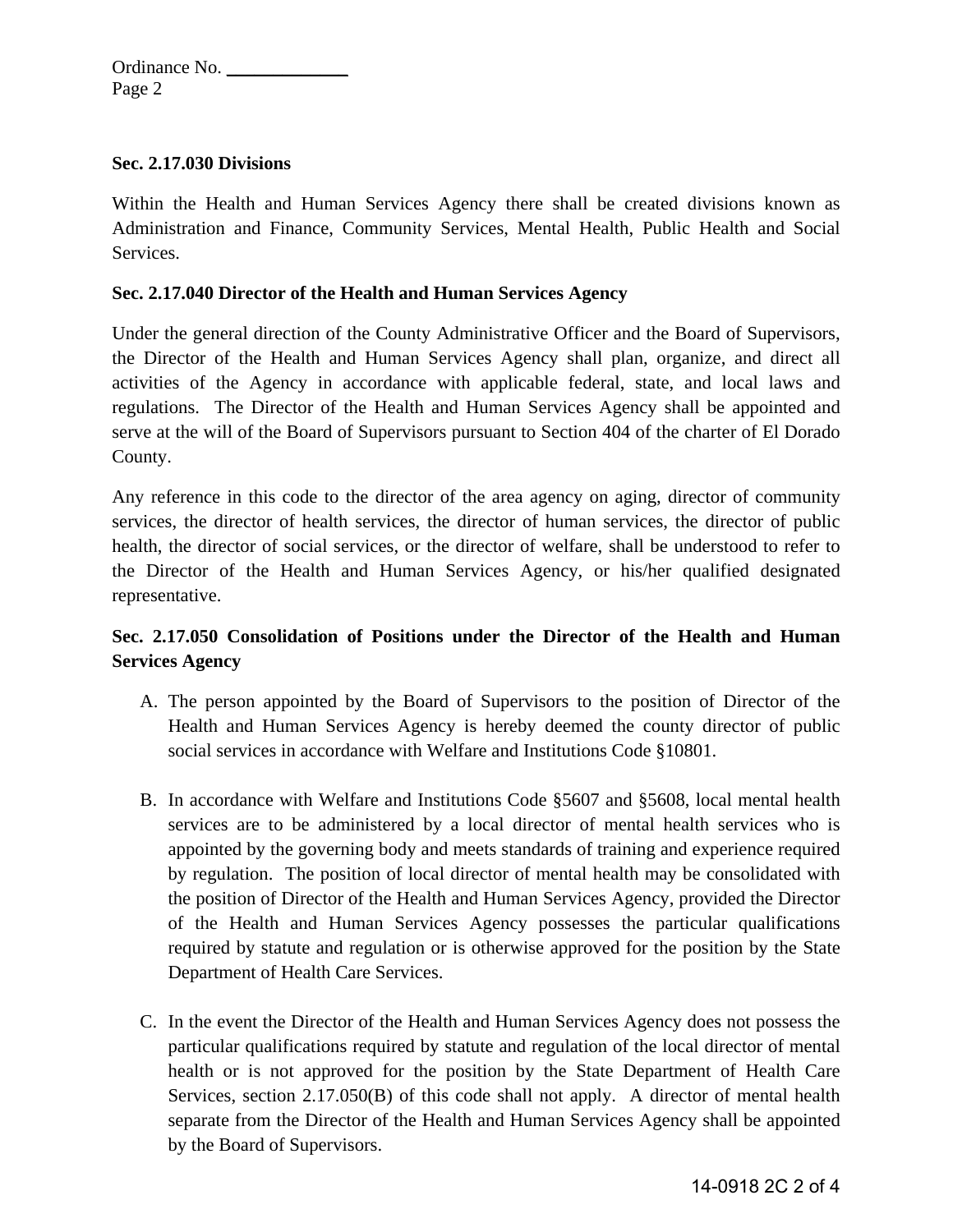- D. In accordance with Health and Safety Code §101000 et seq., the local health officer shall be appointed by the Board of Supervisors. The position of local health officer may be consolidated with the position of Director of the Health and Human Services Agency, provided the Director of the Health and Human Services Agency possesses the particular qualifications required by statute and regulation.
- E. In the event the Director of the Health and Human Services Agency does not possess the particular qualifications required by statute and regulation of the local health officer, section 2.17.050(D) of this code shall not apply. A local health officer separate from the Director of the Health and Human Services Agency shall be appointed by the Board of Supervisors. The Board of Supervisors shall ensure the local health officer who is not the Director of the Health and Human Services Agency has the authority and resources necessary to carry out duties as required by law.

### **Sec. 2.17.060 Duties and Responsibilities**

The Health and Human Services Agency shall be responsible for the administration of the various functions and services concerning public health, mental health, social services, and community services provided to the residents of El Dorado County as designated by the Board of Supervisors and in accordance with federal and state law and local ordinance.

#### **Sec. 2.17.070 Organization of the Health and Human Services Agency**

- A. The Director of the Health and Human Services Agency shall have the discretion to organize and administer functions within the Agency to ensure services and benefits are provided to the public through an integrated and comprehensive health and human services system.
- B. Such discretion shall be exercised in accordance with then existing laws, as well as County policies established by ordinance or resolution concerning any reorganization or restructuring of the functions and operations of a county department or division of a county department.
- C. If the director of mental health is separate from the Director of the Health and Human Services Agency, pursuant to section 2.17.050(C) of this code, such discretion may not be used to impede the director of mental health from carrying out duties, services, or functions as required by law.
- D. If the local health officer is separate from the Director of the Health and Human Services Agency, pursuant to section 2.17.050(E) of this code, such discretion may not be used to impede the local health officer from carrying out duties, services, or functions as required by law.
- E. The Director of the Health and Human Services Agency shall direct and administer public health functions, pursuant to Government Code §33201.